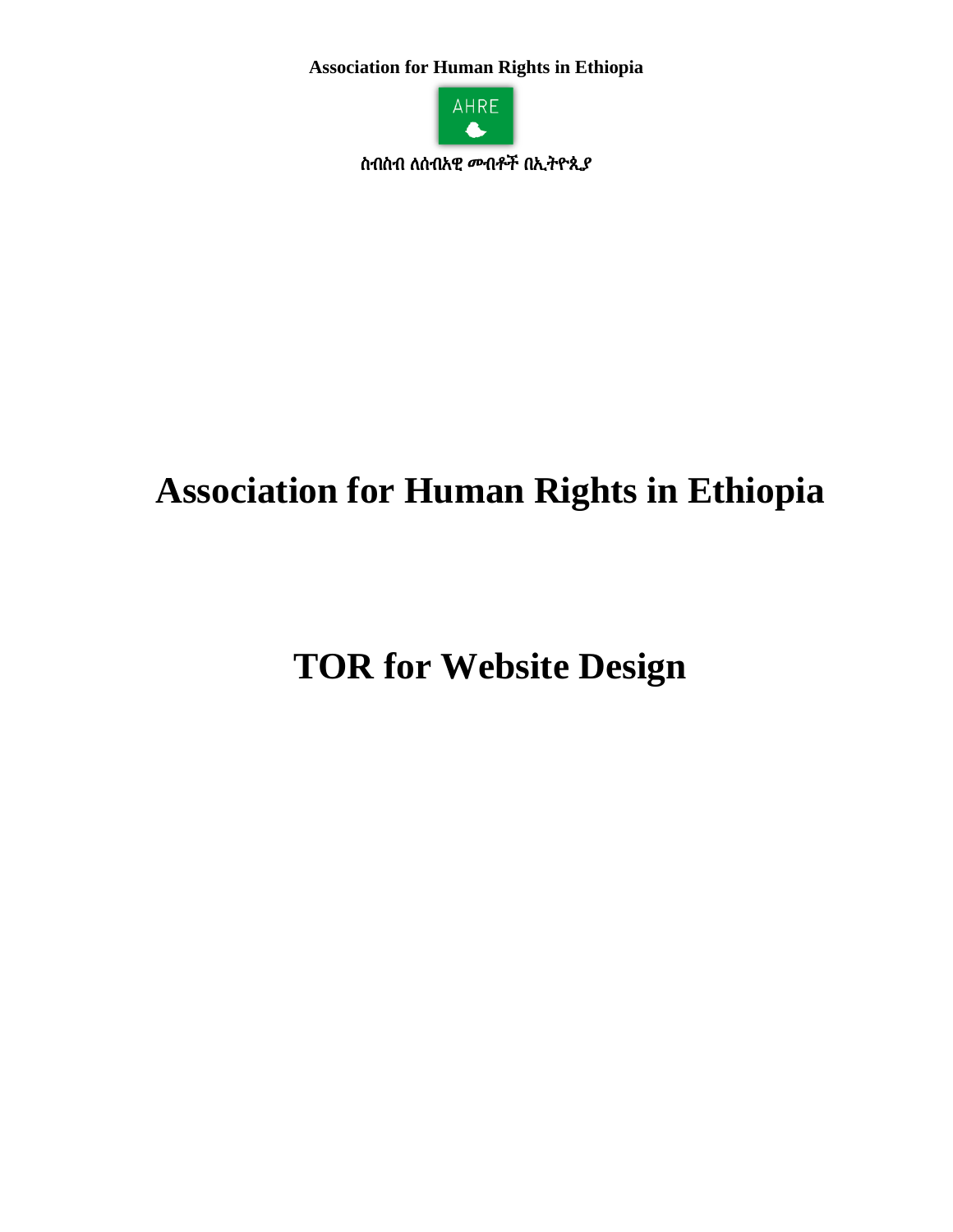## **Association for Human Rights in Ethiopia**



#### ስብስብ ለሰብአዊ መብቶች በኢትዮጲያ

#### **1. About the organization**

Association for Human Rights in Ethiopia (AHRE) is a non-governmental, non-partisan, and notfor-profit organization dedicated to the advancement of human rights protection in Ethiopia through research-based investigations and evidence-based advocacy at the national level. The organization is registered under the FDRE Authority for Civil Society Organizations through proclamation number 1113/2019 with registration number 5223.

#### **2. Rationale**

AHRE is seeking to hire website developers with the capacity to design a new website that will be used by the organization.

#### **3. Deliverables**

Requiring both technical and creative skills

- Designing engaging and responsive landing pages
- Conceptualizing creative ideas with clients.
- Integrating client CMS programs and data feeds into websites
- Optimizing sites for maximum speed and scalability
- Establishing design guidelines, standards, and best practices.
- Improving the appearance of website by enforcing content standards.
- Designing visual imagery for websites and ensuring that they are in line with branding of the organization
- Working with different content management systems.
- Communicating design ideas using user flows, process flows, site maps and wireframes.
- Incorporating functionalities and features into websites.
- Designing sample pages including colors and fonts.
- Preparing design plans and presenting the website structure.
- Conducting website testing and improving the design of the website.
- Liaising with back-end developers to ensure web and app logic is properly integrated
- Ensuring website function and stability across devices i.e. desktop, mobile, tablet
- Providing internal support throughout the build and launch process of the website
- Provide technical assistance if and when needed within one year of the service provision

*In addition to the above indicated obligations the designer is required to provide orientation to selected staff of the organization on how to operate the website for basic functions and update the information.* 

#### **4. Time Frame**

The assignment must be finalized within 30 days or less after entering into agreement.